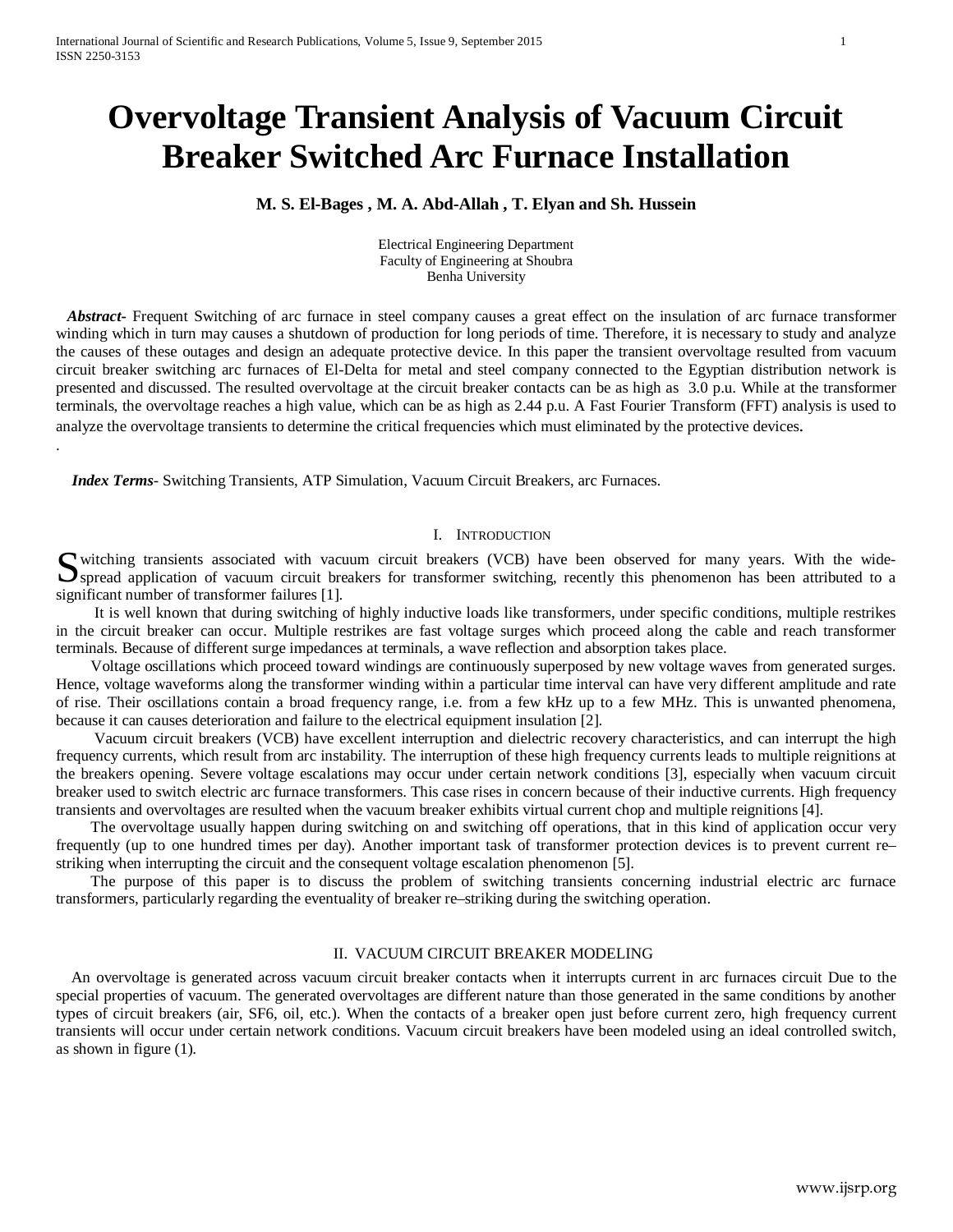

Figure (1) vacuum circuit breaker model

The Default Model of ATP-EMTP is used to generate opening or closed signal to TACS-Controlled Type 13 Switch. After each switching operation of VCB, the default Model judges and executes the next output signal by analyzing the current and two terminal voltages from the Type 13 Switch.

After the contacts of VCB are opened, the dielectric strength of vacuum gap will increases with the time, and a 'race' between the transient recovery voltage and the dielectric strength develops. If the increase of transient recovery voltage (TRV) is faster than the increase of dielectric strength, the re-ignition will occur and the default model will send a closed signal to Type 13 Switch. When the changing rate of HF current in zero point is smaller than the quenching capability of VCB, the default model will give an opening signal to Type 13 Switch and the high frequency HF current will be extinguished. If further re-ignitions occur, the above procedure will repeat until the dielectric strength could withstand the TRV [6].

 A random event is taken for different switching operations of VCB, whereas the arcing time is the time between the contacts separation and instant of reaching the current to zero [3]. So, the opening time could be located at any point of one electrical period. In order to model the arcing time, the uniform distribution is used to generate random opening time in one electrical period. Then, the defined opening time is recorded in default model to calculate the arcing time [7].

The actual chopping current is not specified, however earlier research established different mean chopping levels for different load currents and contact material. In this paper, the mean chopping current is estimated according to the equation [7, 8]:

 $I_{ch} = (\omega \cdot \mathbf{i} \cdot \mathbf{\alpha} \cdot \mathbf{\beta})^q$  (1) Where  $\omega = 2 \cdot \pi f$  $i =$  amplitude of the 50 Hz current.  $\alpha = 6.2E^{-16}$  s  $β= 14.3$ 

 $q = (1 - \beta)^{-1}$ <br>The chopping current depends on the moment of breaker contacts separation. The closer the contact opens to current zero, the higher the chopping current. In this simulation the statistical nature of the chopping current is represented by a Gaussian distribution with 15% standard deviation from the calculated value of equation (1). The breaker current is assumed to be chopped immediately once the absolute value of the current exceeds the statistically determined value.

There are two breakdown mechanisms [7]; the first one is the breakdown of a cold gap, while the second one refers to a gap which has reignition. In the second mechanism the residual charge carriers exist near the cathode and the breakdown occurs at lower voltages. In this study, the cold gap breakdown is considered. In this mechanism the relationship between the value of dielectric strength and the time is linear; and the typical representation is shown by the following equation [9]:

$$
V = A (t - t_{open}) + B
$$
 (2)

Where;  $t_{open}$  is the moment of contact separation and A, B are constants.

A re-ignition occurs when the TRV exceeds the dielectric strength of the breaker contacts. The actual frequency of the high frequency current associated with arc stability of the breaker is determined by a model comprising inductance and capacitance. This high frequency current will superimpose on the power frequency current. When the high frequency Current gets larger in magnitude than the power frequency current, it can force the current to zero at times other than those expected to occur normally with power frequency current. Most VCBs have the ability to quench this high frequency current and therefore the current may be quenched in one of its zero crossings at high frequency.

The rate-of-change of the current at a current zero determines whether or not there is a successful extinction. The high frequency quenching capability of typical vacuum circuit breakers is found in the range of several hundred A/µs [10]. This value can be a constant or a function of the time after contact separate as shown in equation (3):

$$
\frac{di}{dt} = C \left( t - t_{open} \right) + D \tag{3}
$$

Where  $t_{open}$  is the moment of contact separation. It is assumed that when the absolute value of the rate-of-change of the current at a current zero above the di/dt limit, arc extinction will not occur.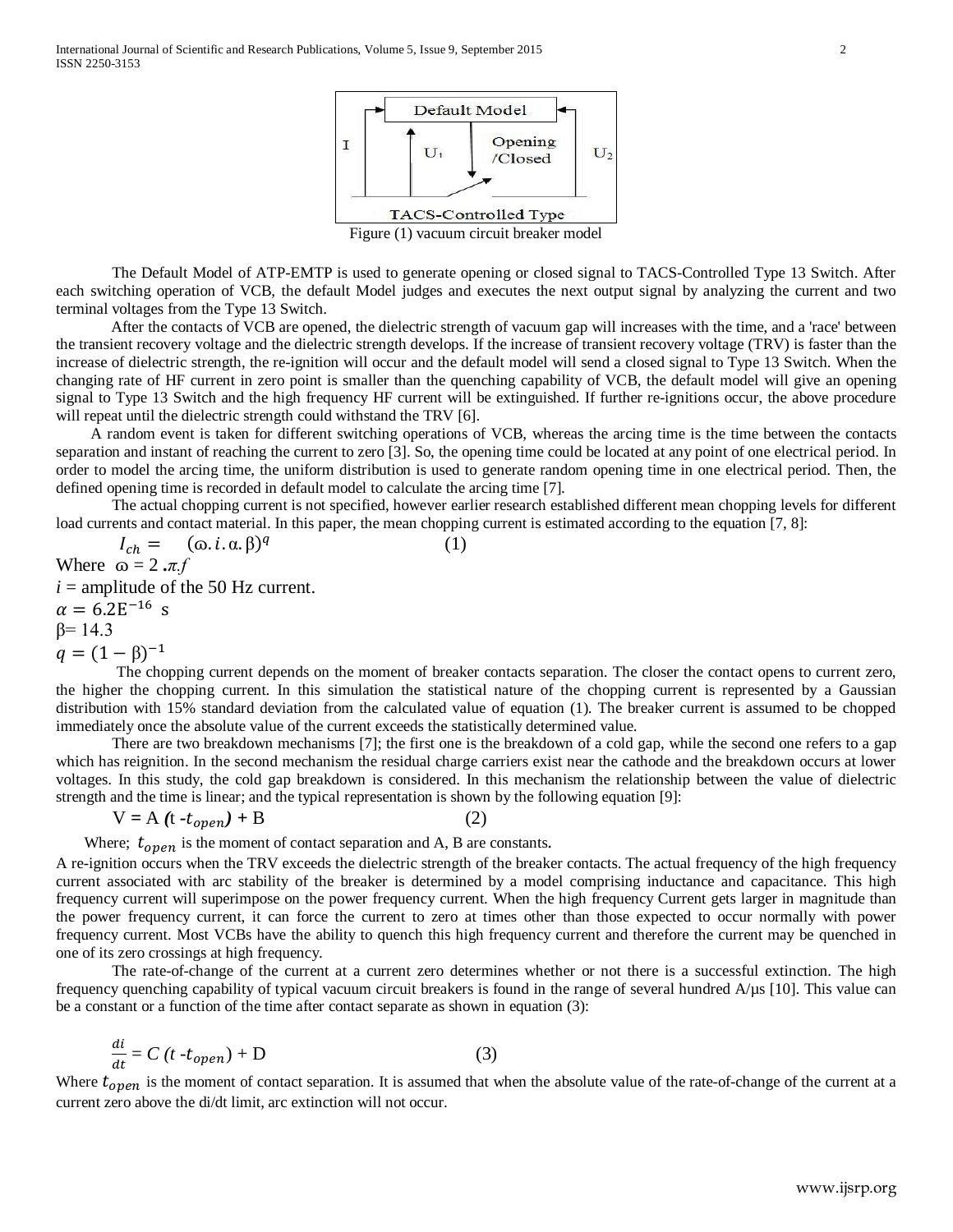### III. OVERVOLTAGE TRANSIENT ANALYSIS

An actual case in Egyptain distribution network is used to analyze the voltage transients produced and choosing the convienent tools for overvoltage transients mitigation. El -Delta for metal and steel arc furnaces was used as a case study, where it is connected to Egytian distribution network at a 11 kV bus feeds from bahteem station, and uses a ∆/∆ connnected arc furnaces transformer rated 15MVA, 10.5kV/160V. The connected cable is a three core XLPE cable of 59m in length and having an indctance of 0.0283 mH. The no load current of the arc furnaces transformer is 17% and its leakage impedance is 18.8%. The arc furnaces transformer is switched by1200-A vacuum circuit breakers. A single line diagram of the arc furnace bay is shown in figure (2). Each parameter in the equivalent model of the plant under study must be evaluated carefully, where the protection device parameters are strongly affected by the plant parameters [10, 11]. Figure (3) shows the arc furnace circuit modeling in ATP package.



Figure (2) Single line diagram for El- Delta for metal and steel arc furnace.



Figure (3) El-Delta for metal and steel Arc furnaces circuit in ATP simulation

According to equation (1), the chopping current is equal to about 4.79A. Initially, Rate of Raise of Dielectric Strength (RRDS) is set to  $20V/\mu s$  and the quenching capability is set to  $100A/\mu s$ . When the current reached to the chopping current value, the arc in the VCB becomes unstable and extinguished. At this moment, the current will sharply falls to zero, and VCB will be opened, a transient overvoltage will produce. The TRV across breaker contacts and the breaker current are shown in figure (4). It is observed that the first current zero has occurred in phase A. Due to the transient in phase A, high frequency currents have developed which flow through the other two healthy phases B and C. These high frequency currents have forced the power frequency current in phase A to reach zero value as shown in Figure (4). The power frequency current at this instant is 320A. This lead to TRV of 37.965 kV in phase A, which is equal to 2.44p.u. The induced overvoltage across circuit breaker contacts will lead to breaker failure. The voltage at the transformer is reached to 25.189 kV, which exceeds the BIL of the transformer winding (15 kV), and in turn will lead to a transformer insulation failure. The transformer voltage and current are shown in figure (5). This voltage will lead to transformer insulation failure after many cycles, which lead to transformer malfunction for long period of time. So, it is necessary to use surge arrestor and RC suppressor to reduce the transient overvoltage to the permissible limit.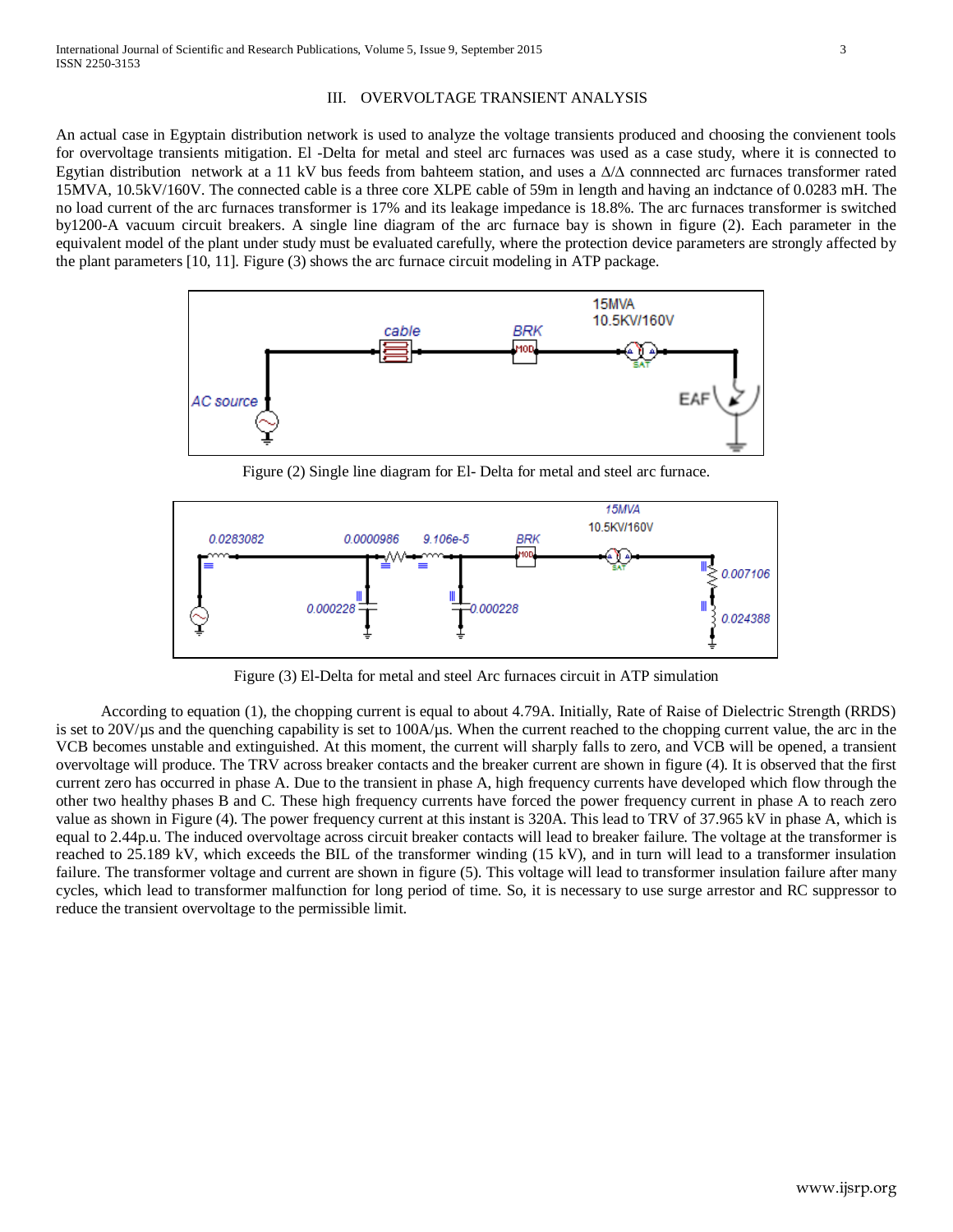

Figure (5) Voltage and current across the transformer.

## IV. EFFECT OF ARCING TIME

 The severity of such overvoltage depends on several factors e.g. the instant of interruption, the parameter of the vacuum circuit breaker etc. The interruption times are mostly random in nature [4]. Therefore, two different values are taking into account and the results are presented and discussed.

The arcing time is set to 600µs, RRDS is set to  $20V/\mu s$  and the quenching capability is set to  $100A/\mu s$ . The generated TRV across VCB contacts as a result of VCB switching is shown in figure (6). The results showed that a re-ignition occurs with such lower value of rate of rise of dielectric strength (RRDS). This result can be explained as follows; the generated transient overvoltage across the VCB is much faster than the RRDS of the circuit breaker, which leads to a re-ignition. Also, due to the lowest value of arcing time, the dielectric strength is not sufficient to withstand TRV, then a second re-ignition will occur which is interrupted successively. It is noticed that the first re-ignition occurred in phase A. The high frequency current superimposed on power frequency current of phase A is high enough to affect that of phase B via capacitive coupling between both phases. The sequence is repeated to phase C also, thus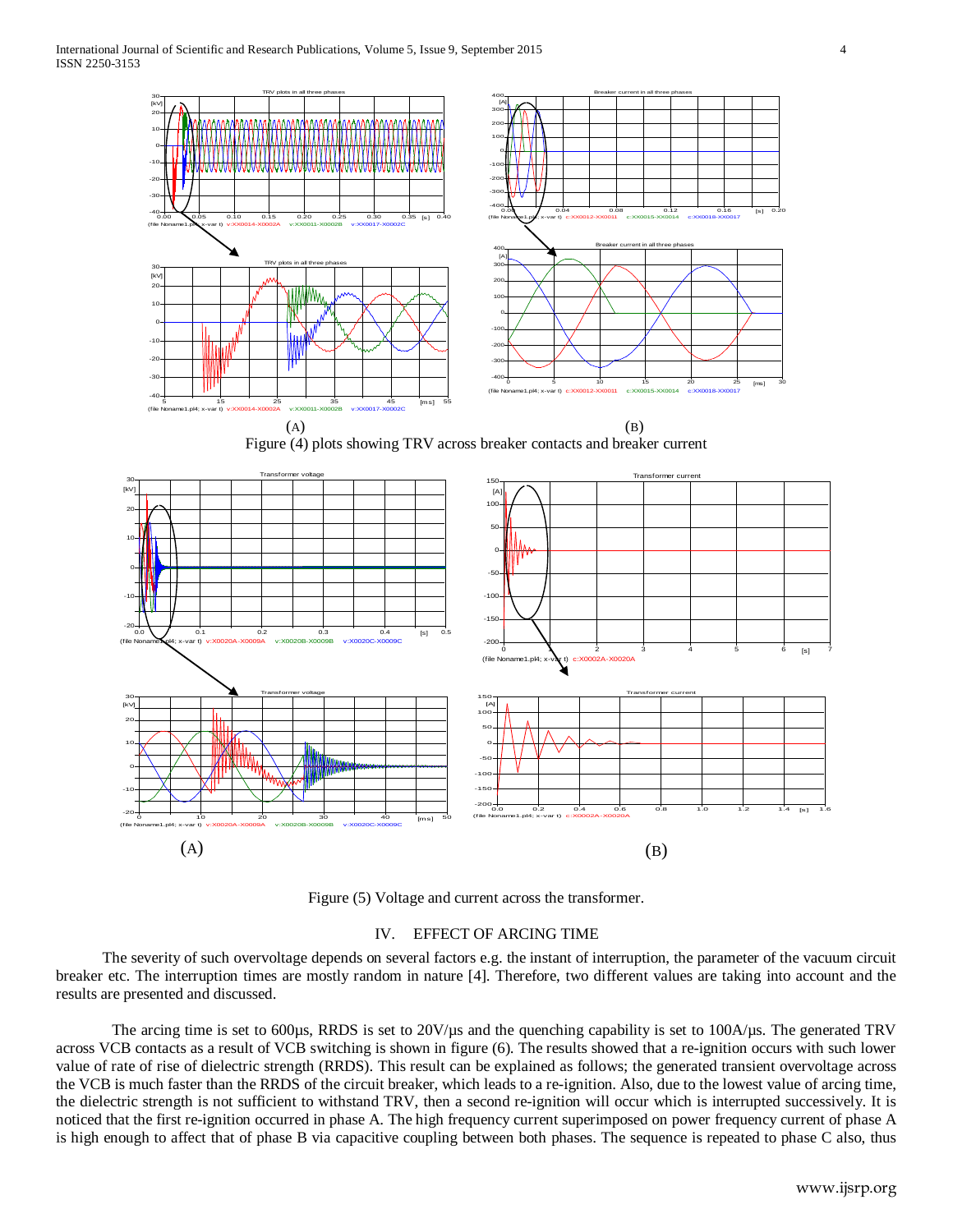all phases will suffer re-ignition. TRV produced is equal to 51.108kV which is equal 3p.u. This value is high enough to effect on vacuum circuit breaker and transformer insulation. Also, it is noticed that the transformer voltage is reached to35.424kV, which is high enough to cause transformer insulation failure, which lead to malfunction of transformer. The overvoltage transients generated on the arc furnace transformer is shown in figure (7).



Figure (7) Transformer voltage at arcing time=600µs (RRDS=20 V/µs, Quenching capability =  $100A/\mu s$ ).

Now, the arcing time is set to 1600µs, RRDS is set to 20V/µs and the quenching capability is set to 100A/µs. The generated TRV across VCB contacts as a result of VCB switching is shown in figure (8).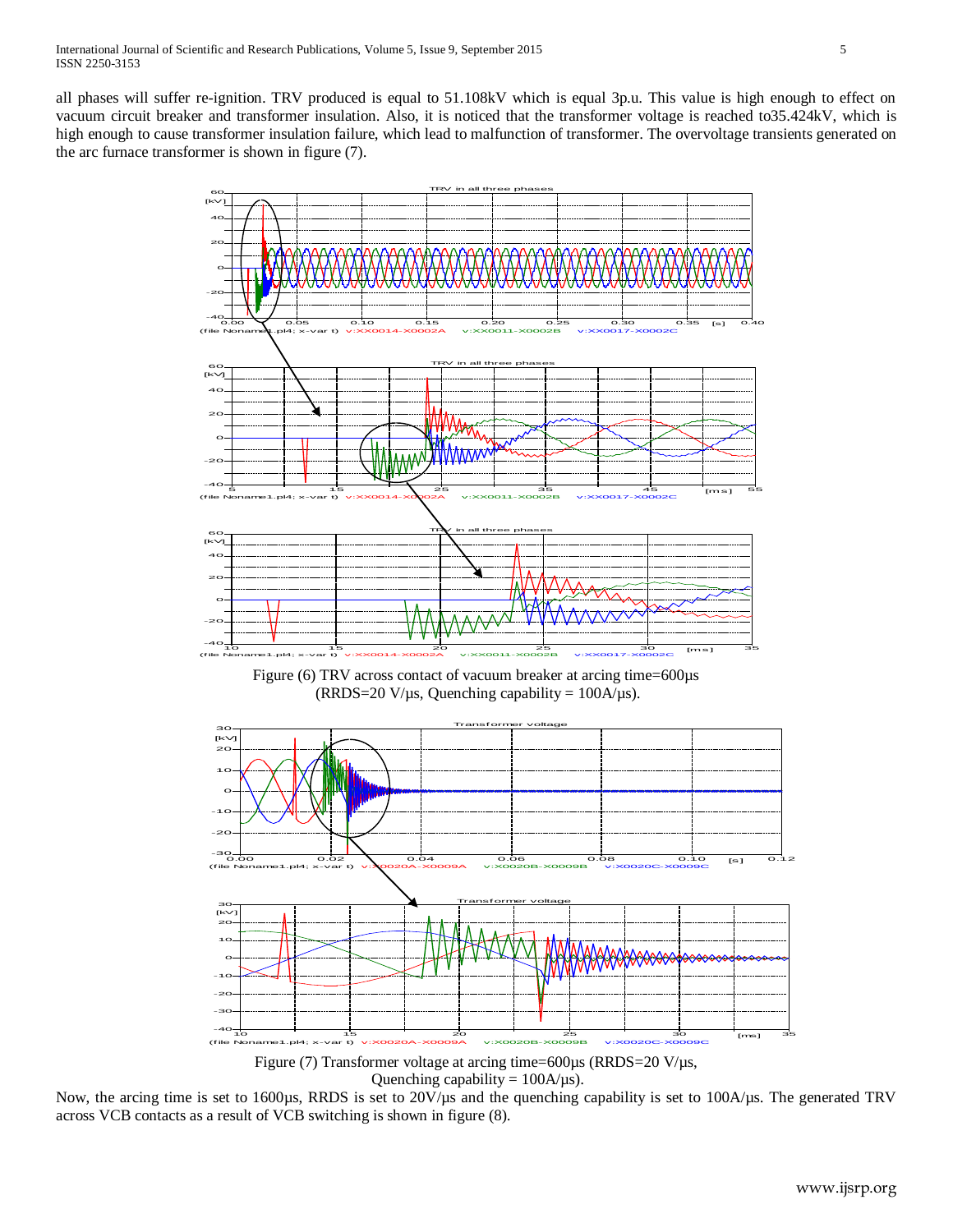The results showed that VCB is capable to interrupt the circuit successfully after the first re-ignition. This can attribute to the fact that, the RRDS is higher than the generated transient recovery voltage. The higher value of arcing time led to the fact that the high value of dielectric strength is sufficient to withstand TRV. It is noticed that the re-ignition firstly occurred in phase A. The high frequency current superimposed on the power frequency current of phase A, which can be high enough to effect on phase B via capacitive coupling between both phases. This sequence is repeated to phase C, thus all phase will suffer re-ignition. The TRV produced will be equal to 37.965kV which is equal 2.44p.u. This value is very high enough to effect on vacuum circuit breaker and transformer insulation. Figure (9) shows the overvoltage transients on the transformer windings. It is noticed that the transformer voltage reached to 25kV. This value is high enough to cause failure of transformer winding insulation, which leads to malfunction of arc furnace transformer.



Figure (8) TRV across contacts of vaccum breaker at arcing time=1600 $\mu$ s (RRDS=20 V/ $\mu$ s, Quenching capability = 100A/ $\mu$ s).



Figure (9) transformer voltage at arcing time=1600µs (RRDS=20 V/µs, Quenching capability =  $100A/\mu s$ ).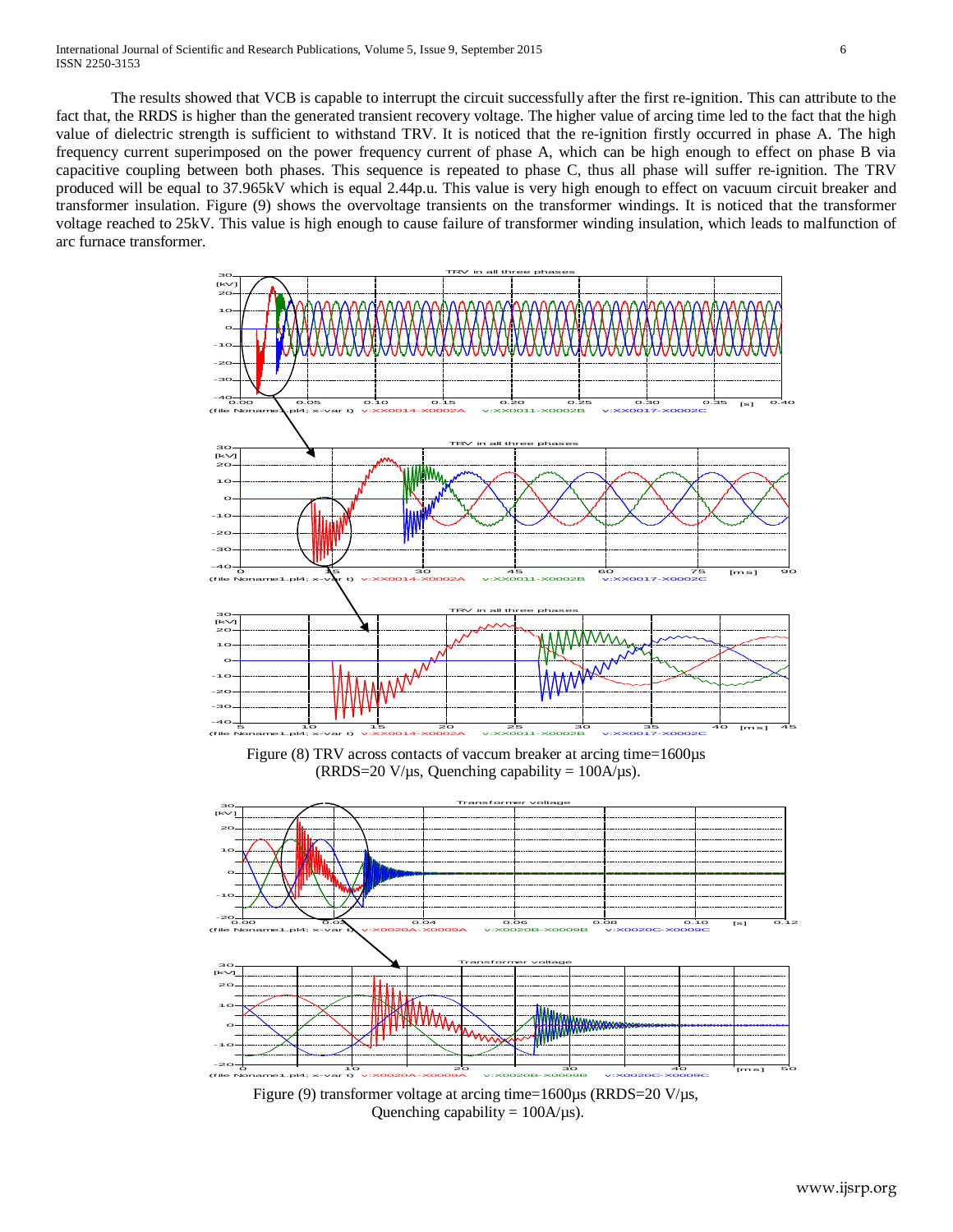### V. HIGH FREQUENCY SPECTRUM ANALYSIS

 Fast Fourier Transform (FFT) was used to analyze the overvoltage transient generated due to VCB switching processes in arc furnace circuit to determine the critical frequency which must be removed to protect the sensitive equipment.

Frequency spectrum analysis across the contacts of the VCB showed that the overvoltage transient occurs at the power frequency, shown in figure (10.a), while at the other frequencies the voltage approaches a zero value. Figure (10.b) shows that the peak value of the overvoltage transients at the arc furnace transformer, about 25kV, occurs at the power frequency; while a second overvoltage with a magnitude about 15 kV occurred at a frequency of 1650 Hz, which exceeds the acceptable limit. This TRV is unacceptable and indicates the need for an additional protective tool in addition to a surge arrester.



Figure (10) Frequency spectrum of phase voltage "B" (a) Across contacts of VCB (b) At the transformer

#### VI. CONCLUSION

Digital simulation proved that severely degradation of an arc furnace transformer insulation of steel making factory as a result of overvoltages arising from VCB operation. The following points can be concluded from this study;

- 1. A transient recovery voltage and a high frequency current have developed across VCB. The TRV generated in phase A is about 2.44p.u., which lead to breaker failure. The voltage at the transformer is reached to 25.189 kV, which exceeds the BIL of the transformer winding, and in turn will lead to a transformer insulation failure.
- 2. The results showed that a re-ignition occurs with the lower value of rate of rise of dielectric strength (RRDS), i.e. 20V/µs.
- 3. Due to lowest value of arcing time, i.e. 600µs, the dielectric strength is not sufficient to withstand TRV, causes a second reignition to occur which is interrupted successively.
- 4. With using FFT, the peak value of the overvoltage transients at the arc furnace transformer, about 25kV, occurs at the power frequency; while a second overvoltage with a magnitude about 15 kV occurred at a frequency of 1650 Hz, which exceeds the acceptable limit..

#### **REFERENCES**

[1] David D. Shipp and et.al," Vacuum Circuit Breaker Transients During Switching of an LMF Transformer", IEEE transactions on industry applications, VOL. 48, NO.1, January/February 2012.

- [2] Marjan Popov and et.al, "Experimental and Theoretical Analysis of Vacuum Circuit Breaker Prestrike Effect on a Transformer", IEEE transactions on power delivery, VOL. 24, NO. 3, JULY 2009.
- [3] B. Kondala Rao, and Gopal Gajjar, "Development and Application of Vacuum Circuit Breaker Model in Electromagnetic Transient Simulation", power india conference, IEEE, India, 5-6- 2006.
- [4] Miloš Maksić and et.al, "Circuit Breaker Switching Transients at Arc Furnace Installation", International Conference on Power Systems Transients (IPST2009) in Kyoto, Japan June 3-6, 2009.
- [5] D. Smugala and et.al, "Protecting distribution transformers against Very Fast Transients due to switching operation", Modern Electric Power Systems, Wroclaw, Poland, paper P31 2010.
- [6] S.M. Wongand and et. al., **"**Overvoltages and Reigniting Behavior of Vacuum Circuit Breaker", International Conference on Advances in Power System Control, operation and management, APSCOhl2003, Hung Kong, November 2003.
- [7] Haoyan Xue, "Analysis of Switching Transient Overvoltage in the Power System of Floating Production Storage and Offloading Vessel", Department of Electrical Sustainable Energy, 2012.